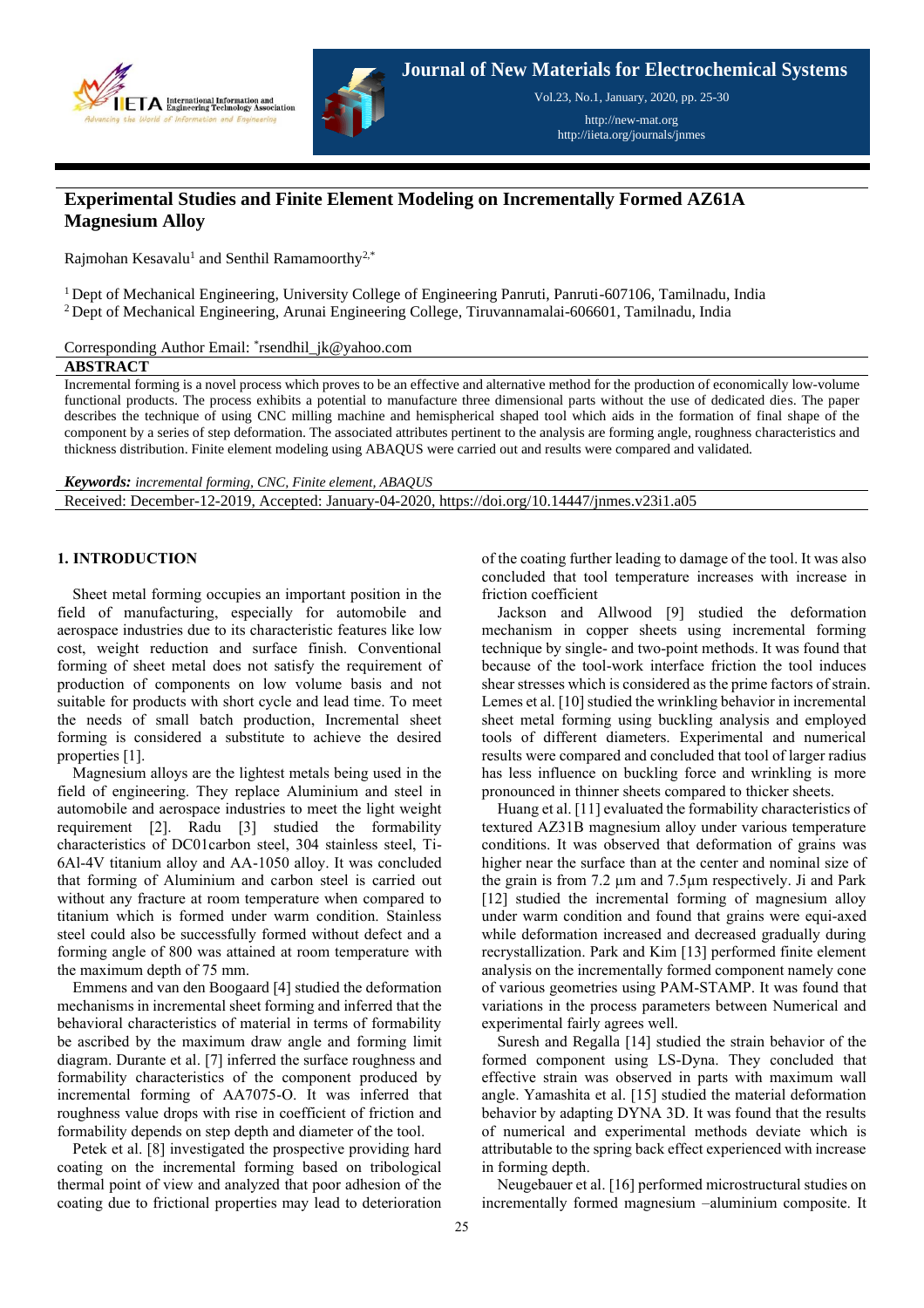was found that a homogeneous interface was formed between under the given test condition. Chang et al. [17] studied the formability of AZ31 sheet under annealing condition of  $3000^{\circ}$ C. AZ31 were perceptive to variation in temperature and strain rate. The ductility behavior showed an increasing trend from 18 to 50 % for 2000 c and reached up to 100 % at 4000C.

Magnesium alloy is considered as one of the suitable candidates offering light weight characteristics and occupies a prominent position in aerospace, its related components, trucks and automobile sectors. It is inferred that incremental forming and confederated studies were performed on various grades of Aluminium and AZ31B alloys. But the study report confined to features like wall angle, roughness characteristics, distribution of stress, strain and thickness resulting from finite element on the formed AZ61A cylindrical cup is limited. Hence the present study focuses on these parameters to map the gap.

# **2. MATERIALS AND METHODS**

The incremental forming carried out using Vertical Machining Centre is shown in Figure 1.



**Figure 1.** Experimental Set-up

The forming process begins with the restrainment of 200 x 200 mm sheet on the fixture clamped on the CNC vertical machining center bed. Based on the generation of the tool path the hemispherical ended tool progresses on the sheet producing localized deformation to form the final geometry. The factors assumed during the process are (a) Isotropic nature of the material in all directions; (b)Rigid constraint on the periphery; (c) Deformation during forming is consistent and sustained.

| Element        | Content [%] |  |
|----------------|-------------|--|
| Mg             | 92          |  |
| A <sup>1</sup> | 5.8-7.20    |  |
| Zn             | $0.4 - 1.5$ |  |
| Mn             | 0.15        |  |
| Si             | 0.10        |  |
| Сu             | 0.050       |  |
| Ni             | 0.005       |  |
| Fe             | 0.005       |  |

The AZ61A Magnesium alloy is initially subjected to heat treatment in Muffle furnace maintained at a temperature of 1100 C and kept under that condition for 6 hours [5,6]. Later, it is cooled to attain an annealed state to enhance the formability characteristics. The process starts with the movement of the tool at constant step depth in the axial direction. On completion of the first layer the tool increments to the next depth and so on till the final generation of the component is facilitated. The material considered for study is AZ61A of 1.5 mm thickness. The chemical constituents of the alloy are given in Table 1.

The schematic view of the incremental forming process is shown in Figure 2.



**Figure 2.** Schematic view of Incremental forming

The incrementally formed cylindrical cup with a dimension of 50 mm diameter was investigated and shown in Figure 3.



**Figure 3.** Incrementally formed cylindrical cup

## **3. RESULTS AND DISCUSSIONS**

The performance of incremental forming process by hemispherical ended tool is assessed based on attributes like wall angle, roughness characteristics and thickness distribution. The influence of tool diameter on roughness characteristics for various step depths is depicted in Figure 4.

The graph revealed that surface roughness showed a rising trend with ascending step depth and starts decrementing with increase in diameter of the tool**.** The textured surface is ordained by progressive accumulation of spinodes one over the other at the tool-work interface. Increase in diameter with incremental step depth leads to the closure of the neighboring spinodes. With the usage of larger diameter tool, the spinodes becomes shallow. Moreover, the concentration of strain is more pronounced at the juncture of the tool-work surface or the deformation zone with smaller diameter tool. On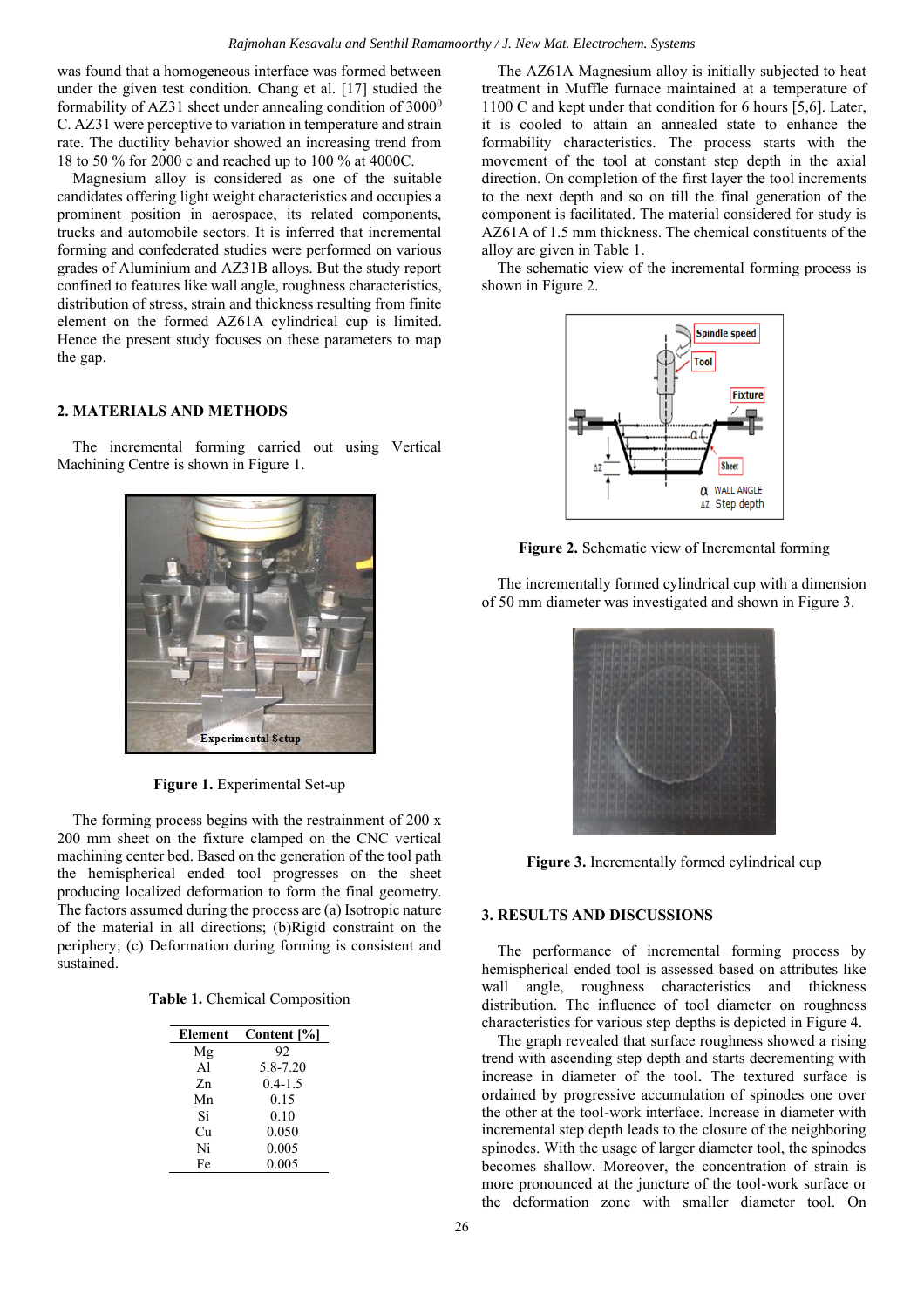*Experimental Studies and Finite Element Modeling on Incrementally Formed AZ61A Magnesium Alloy*  / *J. New Mat. Electrochem. Systems*

increasing the tool diameter, the strain is distributed over larger area. The tool diameter exerts an effect on the surface finish. These results studies are in good agreement with the with the findings of the Ham et al. [18]. The studies reveal that with increasing tool radius there is a reduction in contact pressure facilitating smoothened section.



**Figure 4.** Variation of incremental step depth with surface roughness

Wall angle shows a dwindling strategy with increase in incremental step depth as illustrated in Figure 5.



**Figure 5.** Variation of incremental step depth with Wall angle

As the step depth increases the sheet is more stretched and stressed. Once the forming process is completed because of spring-back effect the sheet undergoes relaxation process and thereby lower order of wall angle is pronounced. The formability is enhanced with reduction in tool diameter. With reduction in tool diameter the efficacious functional contact at the tool sheet zone diminishes eventually leading to stress reduction and subsequent drop in temperature.

# **3.1 FEM Simulation**

In real conditions achieving the performance of forming process through Numerical simulation is limited in industrial sectors. To achieve greater accuracy Finite element analysis helps to predict the non-linearity behavior and at the same time develop a parametric study to assess the final geometry of the sheet metal blank. Simulation studies on incremental forming is carried out using the standard Finite element software ABAQUS [19].

The forming process is carried out with the provision of coolant oil for the dissipation of heat. Hence minimum coefficient of friction of 0.1 is assumed. Axisymmetric shell elements were used for modeling the blank. Isotropic plasticity model was assigned to the elements. The material properties considered for the FEM study are shown in Table 2.



**Figure 6.** Various stages of forming

**Table 2.** Material Properties

| Variable                           | Value                |
|------------------------------------|----------------------|
| Density $(Kg/m^3)$                 | 1800                 |
| Youngs Modulus (N/m <sup>2</sup> ) | $44.8 \times 10^{9}$ |
| Poisson's Ratio                    | 0.35                 |
| Friction coefficient               | 01                   |

3.1.1 Inference on effective stress

It is inferred from the graph that as the depth of forming increases, wall region experiences more stressing thereby rising vogue of tensile strength is observed. causing ironing of the metal. The material in the bottom region of the cup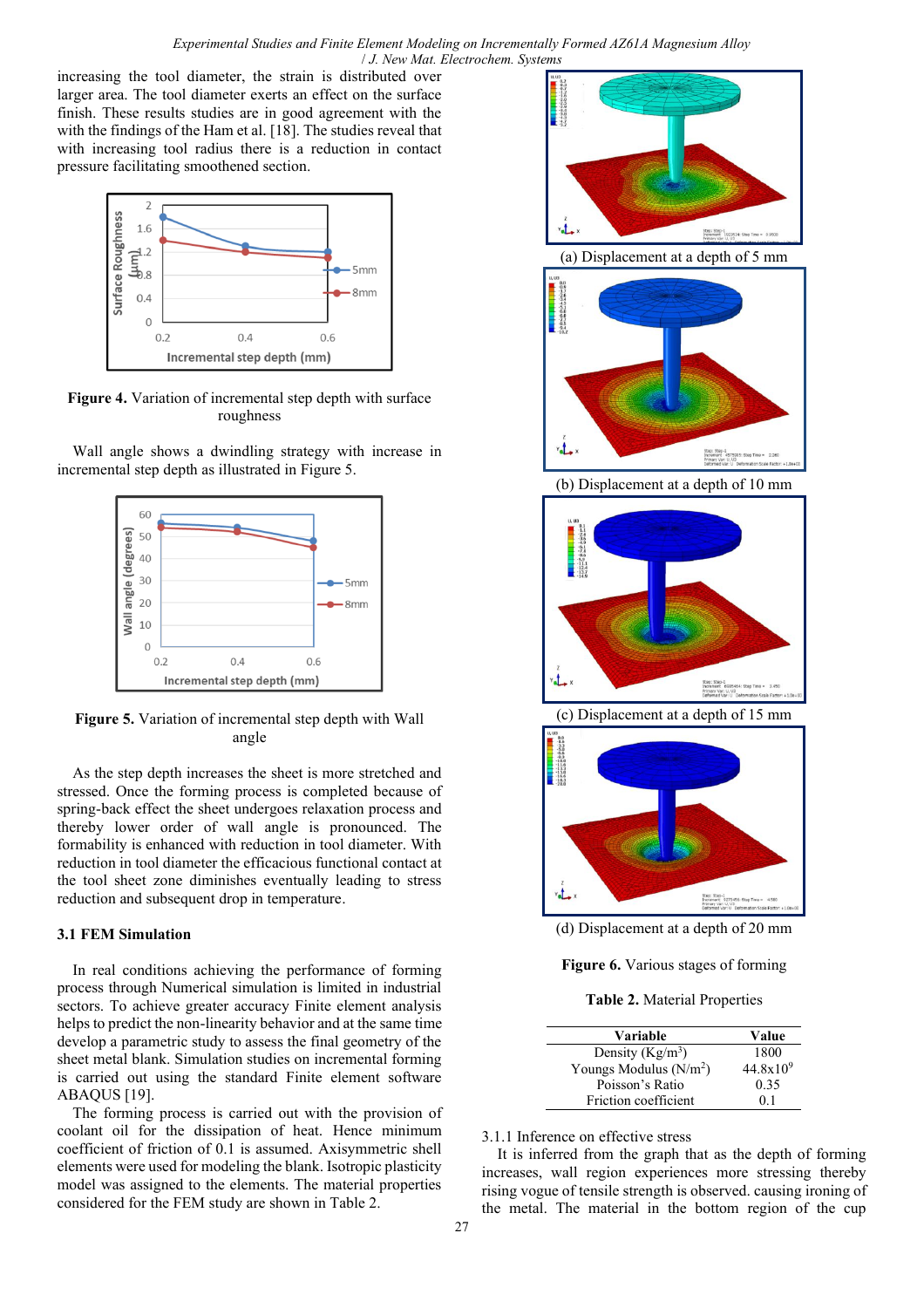undergoes varying stresses which may be primarily due to the geometry of the component and flow of the material. Higher amplitude of stress distribution is developed in the wall region which is indicative of the fact that as the tool proceeds to the final path of the contour the material's ability to unload at the end of the deformation is significantly reduced.



**Figure 7.** Effective stresses for various depth of forming

#### 3.1.2 Inference on effective strain

The effective strain distribution for different depth of forming is shown in Figure 8.



**Figure 8.** Effective strains for various depth of forming

As the hemispherical tool progresses maximum strain is experienced in the wall region when compared to other regions. The material undergoes stretching pushing the material in the sliding direction of the wall. The bottom portion undergoes the least strain.

#### 3.1.3 Thickness distribution

The thickness distribution for various depth of forming is shown in Figure 9.

It is inferred that as the forming advances from the entry point of the sheet metal towards the wall portion for various depth of forming the hemispherical tool propels the material in the descending direction thereby the stretching action is more concentrated in the wall region thereby reduction in thickness which is attributable to the higher order of effective plastic strain. Material deformation at the bottom is minimal thereby the region experiences least reduction in thickness.



**Figure 9.** Thickness distribution at distinct regions of the cup

#### **3.2 Hardness survey**

The cross section of the cup showing the regions is shown in Figure10. The regions are designated as Parent Zone (A) and Processed Zone (B). The hardness value measured using Vickers hardness tester as per ASTM standard is shown in Table 3.



**Figure 10.** Thickness distribution at distinct regions of the cup

**Table 3.** Hardness measurement

| S.NO           | Distance in     | Hardness $@0.2kg$ load (Hv) |                       |
|----------------|-----------------|-----------------------------|-----------------------|
|                | depth direction | <b>Parent Zone</b>          | <b>Processed Zone</b> |
|                |                 | 84.4                        | 86.5                  |
| $\mathfrak{D}$ | 0.2             | 89.6                        | 91.7                  |
| 3              | 0.4             | 99.4                        | 101.5                 |
| 4              | 0.6             | 107.3                       | 109.8                 |
| 5              | 0.8             | 110.9                       | 111.2                 |
|                |                 | 114.5                       | 116.6                 |



**Figure 11.** Hardness survey at various zones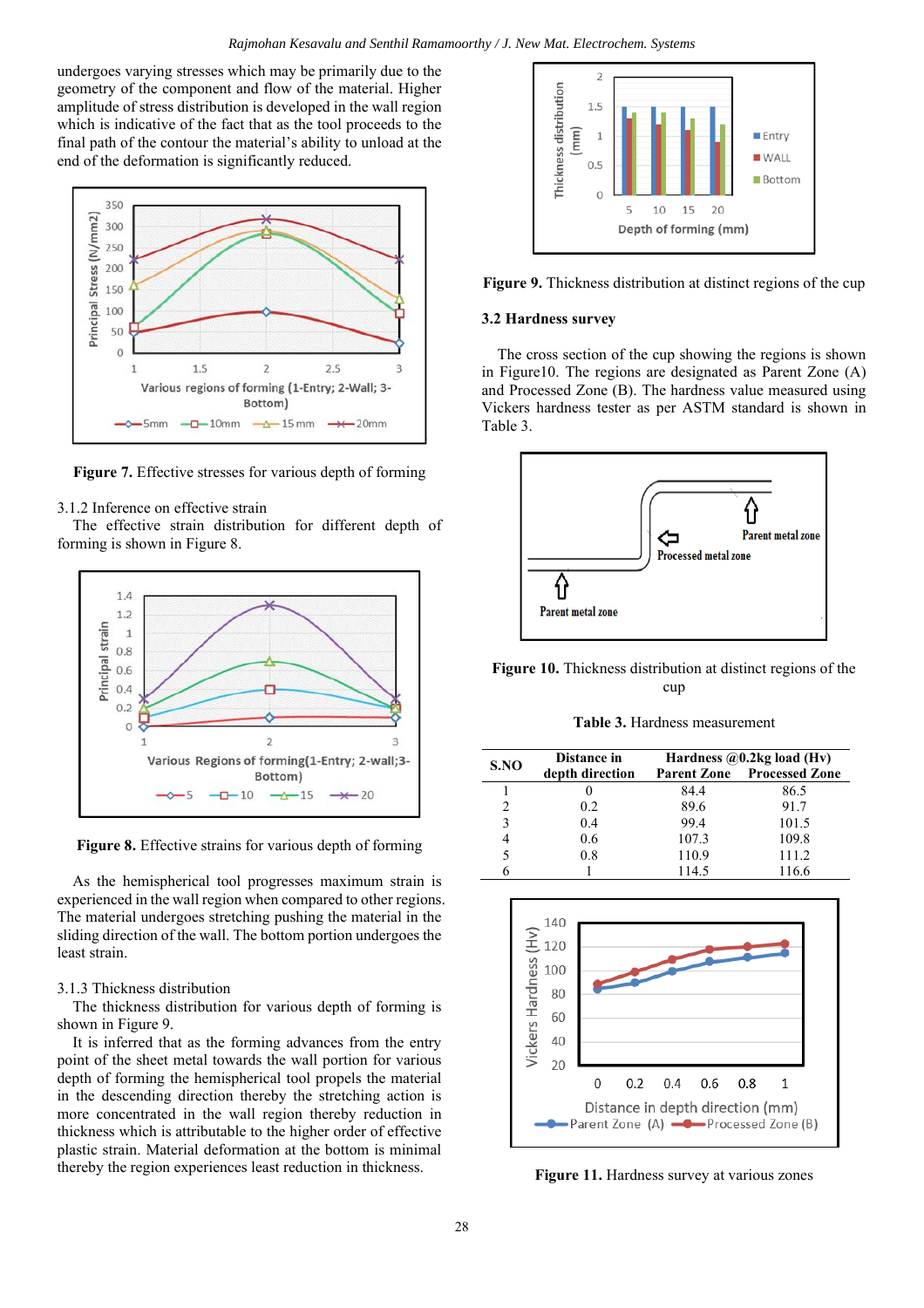The strain hardening or work hardening effect at the process zone is noticeable with the enhancement in hardness compared to the parent zone. The hardness survey at different zones is shown in Figure 11.

# **3.3 Thinning analysis**

The observed variation in thinning between experiment and FEM is shown in Figure 12.

The observed error percentage between the experimental and FEM is shown in Table 4.

In the clamped region of 1.5 mm thick sheet the percentage error variation of around 1.33% is observed. It may be due to un-evenness of the sheet. The material is stretched in the downward direction and the wall region experiences tensile stressing. The deformation is initially bending followed by shear. The material at the bottom undergoes severe plastic deformation. E is the unformed region where the thickness is close to the sheet thickness. The annealed state of the magnesium sheet also contributes to pull in the wall region resulting in waning /thinning effect.



**Figure 12.** Thinning variation

#### **Table 4.** Error percentage

| S.NO | EXP  | FEM  | ERROR $(\% )$ |
|------|------|------|---------------|
|      | 1.5  | 1.48 | 1.33          |
|      | 1.35 | 1.28 | 5.18          |
|      | 1.49 | 1.45 | 2.68          |

In the undeformed bottom portion of 1.5 mm thickness cup the percentage error between the experimental and FEM is around 2.68%. The deviation is based on spring back effect which occurs for each rotational displacement of the tool and also during the last stage of the forming in terms of unloading and releasing from the constraint [20].

## **4. CONCLUSIONS**

The numerical representation of the process confirms that the finite element method can be successfully employed to inspect the various potential of the incremental forming processes. The mechanics of deformation in the profile forming of AZ61A magnesium alloy for different tool diameter was investigated and numerically compared. The following conclusions were arrived at.

(1). The wall angle steeps down with rise in step depth and tool diameter;

(2). Surface roughness drops down with increase in tool diameter and step depth;

(3). Hardness is improved at the zone subjected to incremental forming compared to parent zone;

(4). The error lies between the experimental and FEM simulation for a Magnesium sheet of 1 mm thickness. The thinning varies from 1.33% at the clamped region, down to 5.18% in the formed region while the unformed bottom region experiences thinning of 2.68% at the corner of the formed part.

The results and conclusions obtained from this research helps to deploy incremental forming process as an alternative to conventional forming and make it a suitable candidate for customized mass production especially in aerospace and automotive sectors when compared to rapid prototyped tool. It yields good formability and improved surface finish, hardness with substantial reduction in punch and die cost. The analysis of stress and strain levels helps to arrive at a safe zone of working with the Magnesium alloy without hampering the forming process.

## **REFERENCES**

[1] Leacock, A.G. (2012). The future of sheet metal forming research. Materials and Manufacturing Processes, 27(4): 366-369.

https://doi.org/10.1080/10426914.2011.551960

- [2] Fouad, Y., El Batanouny, M. (2011). Effect of surface treatment on wear behavior of magnesium alloy AZ31. Alexandria Engineering Journal, 50(1): 19-22. https://doi.org/10.1016/j.aej.2011.01.003
- [3] Radu, C. (2010). Determination of Formability Limit of some Materials Processed by Single Point Incremental Forming. In Proceedings of the 3rd WSEAS International Conference on Manufacturing Engineering, Quality and Production Systems (MEQAPS'11), pp. 40-44.
- [4] Emmens, W.C., van den Boogaard, A.H. (2007). Strain in shear, and material behaviour in incremental forming. Key Engineering Materials, 344: 519-526. https://doi.org/10.4028/www.scientific.net/KEM.344.51 9
- [5] Kumar, P.M., Vijayan, V., Kumar, B.S., Vivek, C.M., Dinesh, S. (2018). Computational analysis and optimization of spiral plate heat exchanger. Journal of Applied Fluid Mechanics, 11: 121-128.
- [6] Avudaiappan, T., Vijayan, V., Pandiyan, S.S., Saravanan, M., Dinesh, S. (2018). Potential Flow Simulation through Lagrangian Interpolation Meshless Method Coding. Journal of Applied Fluid Mechanics, 11: 129-134.
- [7] Durante, M., Formisano, A., Langella, A. (2011). Observations on the influence of tool-sheet contact conditions on an incremental forming process. Journal of Materials Engineering and Performance, 20(6): 941-946. https://doi.org/10.1007/s11665-010-9742-x
- [8] Petek, A., Podgornik, B., Kuzman, K., Čekada, M., Waldhauser, W., Vižintin, J. (2008). The analysis of complex tribological system of single point incremental sheet metal forming-SPIF. Strojniški Vestnik, 4(54): 266-273.
- [9] Jackson, K., Allwood, J. (2009). The mechanics of incremental sheet forming. Journal of Materials Processing Technology, 209(3): 1158-1174. https://doi.org/10.1016/j.jmatprotec.2008.03.025
- [10] Lemes, S., Zaimovic-Uzunovic, N. (2008). Using buckling analysis to predict wrinkling in incremental sheet metal forming. Strojniski Vestnik, 54(2): 115-121.